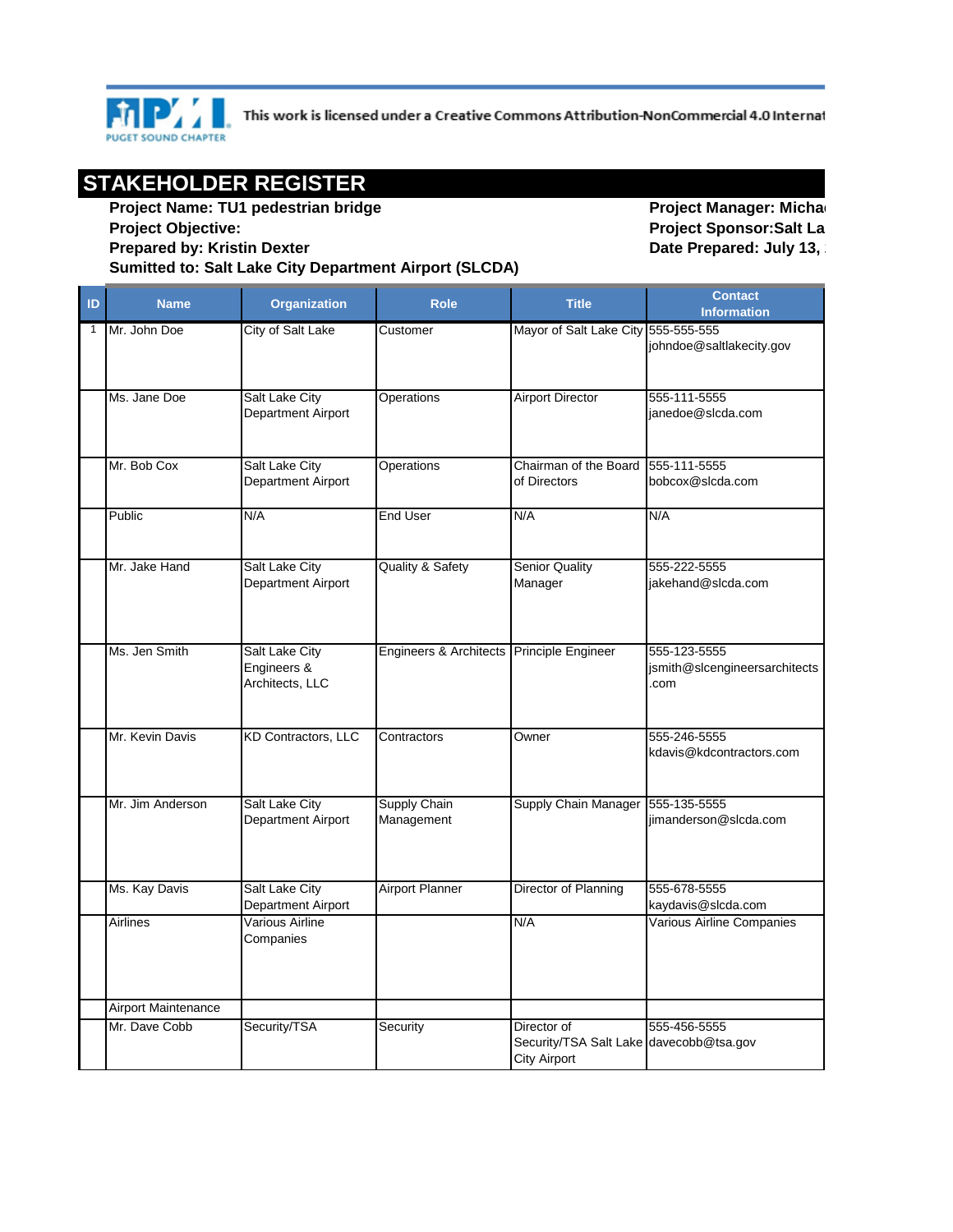| Media/Press | Various Media Outlets   Media Coverage | Journalists, etc. | Various Newspaper Contacts,<br>Newstations, Social Media |
|-------------|----------------------------------------|-------------------|----------------------------------------------------------|
|             |                                        |                   |                                                          |
|             |                                        |                   |                                                          |
|             |                                        |                   |                                                          |
|             |                                        |                   |                                                          |
|             |                                        |                   |                                                          |
|             |                                        |                   |                                                          |
|             |                                        |                   |                                                          |
|             |                                        |                   |                                                          |
|             |                                        |                   |                                                          |
|             |                                        |                   |                                                          |
|             |                                        |                   |                                                          |
|             |                                        |                   |                                                          |
|             |                                        |                   |                                                          |
|             |                                        |                   |                                                          |
|             |                                        |                   |                                                          |
|             |                                        |                   |                                                          |
|             |                                        |                   |                                                          |
|             |                                        |                   |                                                          |
|             |                                        |                   |                                                          |
|             |                                        |                   |                                                          |
|             |                                        |                   |                                                          |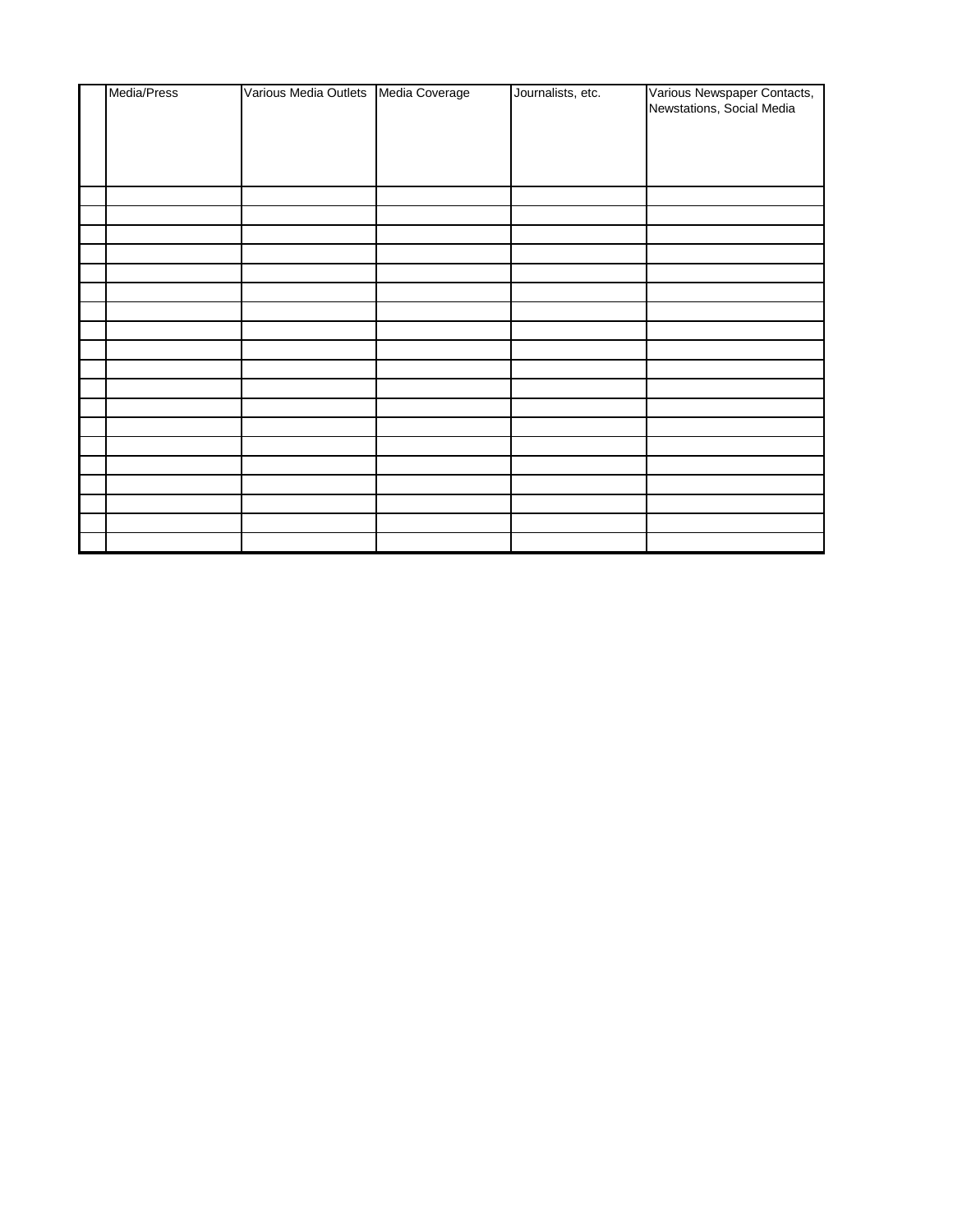tional License.



## **Product Product Re City International Airport 2016**

| <b>Communication</b><br><b>Types</b> | <b>Communication</b><br><b>Vehicles</b>              | <b>Stake In</b><br><b>Project</b>                                                                                                        | <b>Influence</b> |
|--------------------------------------|------------------------------------------------------|------------------------------------------------------------------------------------------------------------------------------------------|------------------|
| <b>Monthly Status Meetings</b>       | E-mail<br><b>Monthly Status Reports</b>              | Has high interest in the project<br>as the customer as well as the<br>responsilbity of funding the<br>project.                           | High             |
| <b>Weekly Status Meetins</b>         | E-mail<br><b>Weekly Status Reports</b>               | Has a high interest in the project<br>as the Director of the airport and<br>in charge of operations and<br>budgets.                      | High             |
| <b>Monthly Status Meetings</b>       | E-mail<br><b>Monthly Status Reports</b>              | Has a high interest in the<br>project, but neutral in regards to<br>the planning of the project.                                         | Neutral          |
| Press Coverage                       | Media Coverage via<br>internet, newspaper or TV      |                                                                                                                                          | Low              |
| Daily Status Meetings                | E-mail<br><b>Phone Calls</b><br>Daily Status Reports | Quality and Safety has a high<br>interest in the project to ensure<br>it is up to the standards set forth<br>by the customer.            |                  |
| Daily Status Meetings                | E-Mail<br><b>Weekly Meeting</b>                      | Has high interest in the project<br>as the contracted engineer on<br>the project to stay on schedule<br>and budget for the airport.      | High             |
| Daily Status Meetings                | <b>Phone Calls</b><br>E-mail                         | Has a neutral interest in the<br>project as the contractors hired<br>by the engineers to perform the<br>work.                            | Neutral<br>Low   |
| Daily Status Meetings                | <b>Phone Calls</b><br>E-mail                         | Has a medium interest, but<br>needs to be kept informed as<br>group working with the vendors<br>to secure the materials.                 | Neutral          |
| Daily Status Meetings                | E-Mail<br>Daily Status Report                        | Has a high interest as the<br>planner of all airport projects.                                                                           | High             |
| <b>Weekly Status Meetings</b>        | E-mail                                               | Low interest in the project, as<br>long as it doesn't effect their<br>flight schedule or customers<br>making it on time to their flights |                  |
|                                      |                                                      |                                                                                                                                          | Low              |
| Daily Status Meetings                | Email<br>Daily Status Report<br><b>Phone Calls</b>   | High interest in the project as<br>public safety is a huge priority<br>for the airport.                                                  | High             |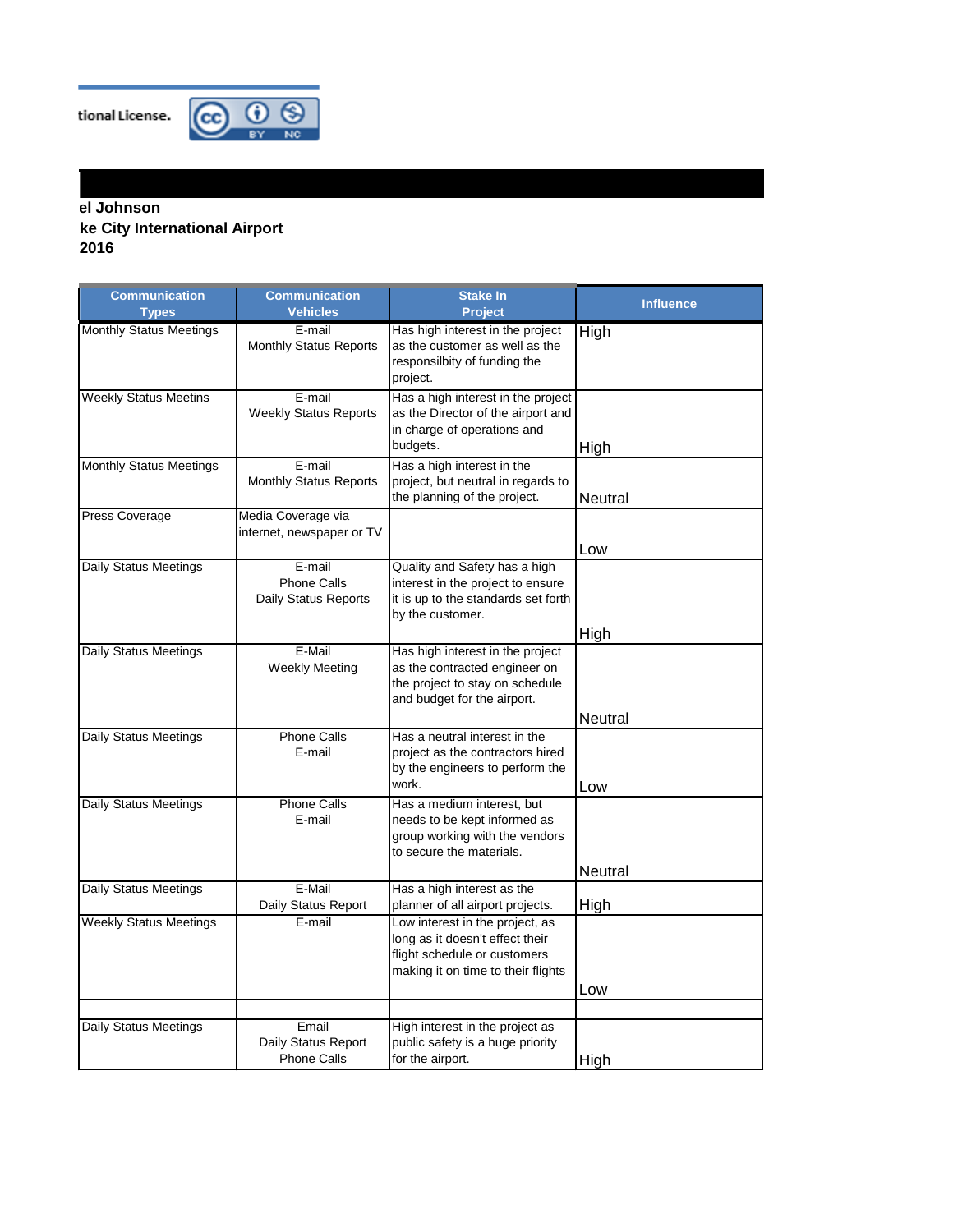| Major Status Updates as | <b>Press Releases</b> | Low interest in the project,  |        |
|-------------------------|-----------------------|-------------------------------|--------|
| Needed                  |                       | however can influence how the |        |
|                         |                       | public reacts to the project  |        |
|                         |                       |                               |        |
|                         |                       | depending on the postivie or  |        |
|                         |                       | negative coverage provided.   |        |
|                         |                       |                               |        |
|                         |                       |                               | Medium |
|                         |                       |                               |        |
|                         |                       |                               |        |
|                         |                       |                               |        |
|                         |                       |                               |        |
|                         |                       |                               |        |
|                         |                       |                               |        |
|                         |                       |                               |        |
|                         |                       |                               |        |
|                         |                       |                               |        |
|                         |                       |                               |        |
|                         |                       |                               |        |
|                         |                       |                               |        |
|                         |                       |                               |        |
|                         |                       |                               |        |
|                         |                       |                               |        |
|                         |                       |                               |        |
|                         |                       |                               |        |
|                         |                       |                               |        |
|                         |                       |                               |        |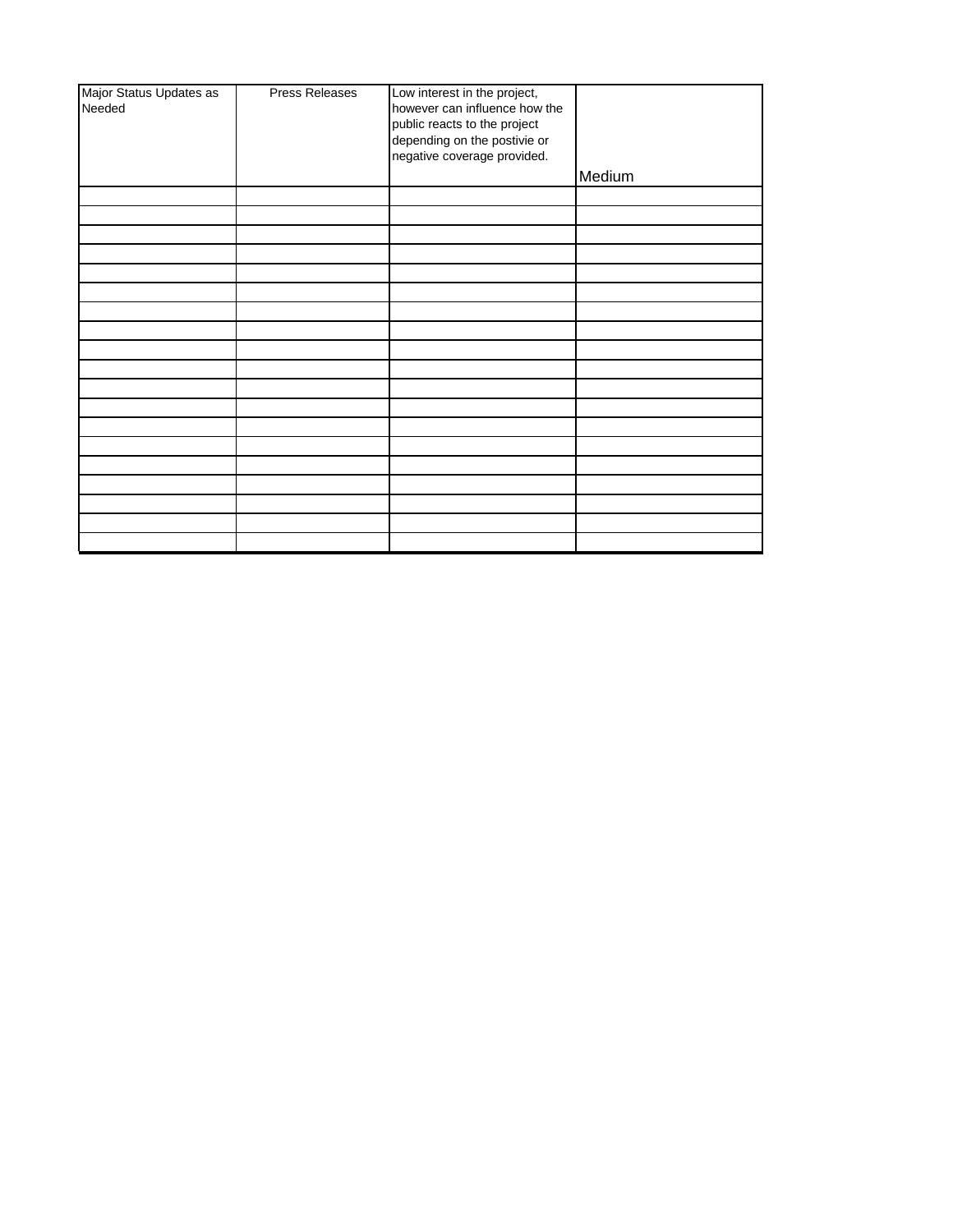| <b>Perspective Regarding Project</b> | <b>Comments</b> |
|--------------------------------------|-----------------|
| <b>High</b>                          |                 |
|                                      |                 |
|                                      |                 |
|                                      |                 |
| High                                 |                 |
|                                      |                 |
| Neutral                              |                 |
|                                      |                 |
| Low                                  |                 |
|                                      |                 |
|                                      |                 |
| High                                 |                 |
|                                      |                 |
|                                      |                 |
| High                                 |                 |
|                                      |                 |
| Low                                  |                 |
|                                      |                 |
|                                      |                 |
| Medium                               |                 |
| High                                 |                 |
|                                      |                 |
|                                      |                 |
| Low                                  |                 |
|                                      |                 |
|                                      |                 |
| Medium                               |                 |